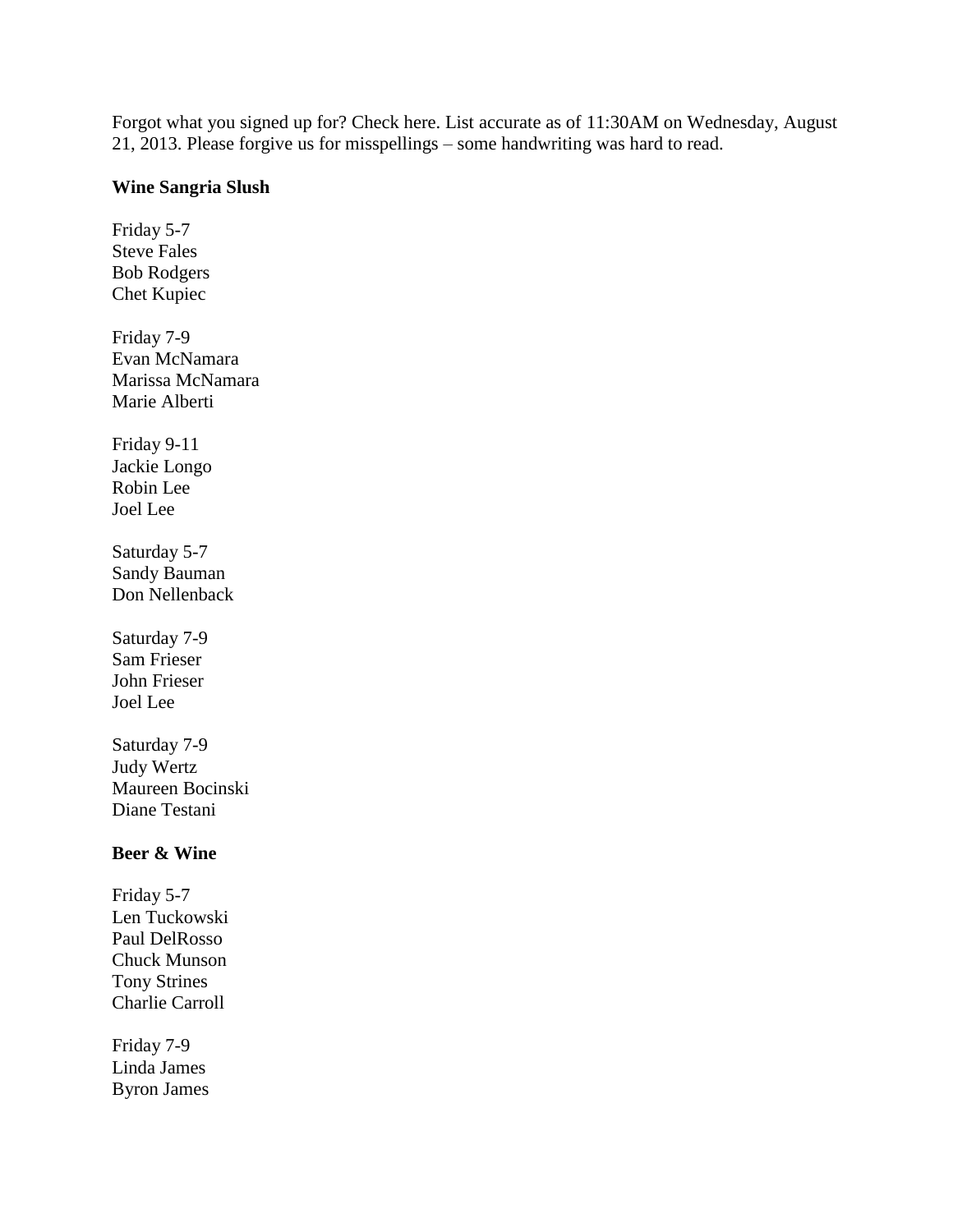Gina Russo Frank Plocinski Tom Poklemba, Jr Rita Villanueva Friday 9-11 Bill Didas Marie Didas Greg Wells Joh Longo Joe Hopko Saturday 5-7 Tom Musa Karen Curyto Richard Curyto Ed Ricciuti Saturday 7-9 Linda James Byron James Len Jackowski Mary Collins Natalie Rinker Duane Rinker Bob Lockett Saturday 9-11 Greg Wunder Same Wentz Debbie Rounds Tammy White Lisa Paulin Ron Klish **Casino** *Big Six* Friday 6-8:30 Mike Nirchi Carl Bugaiski Friday 8:30-11 Craig Fowler Art Nash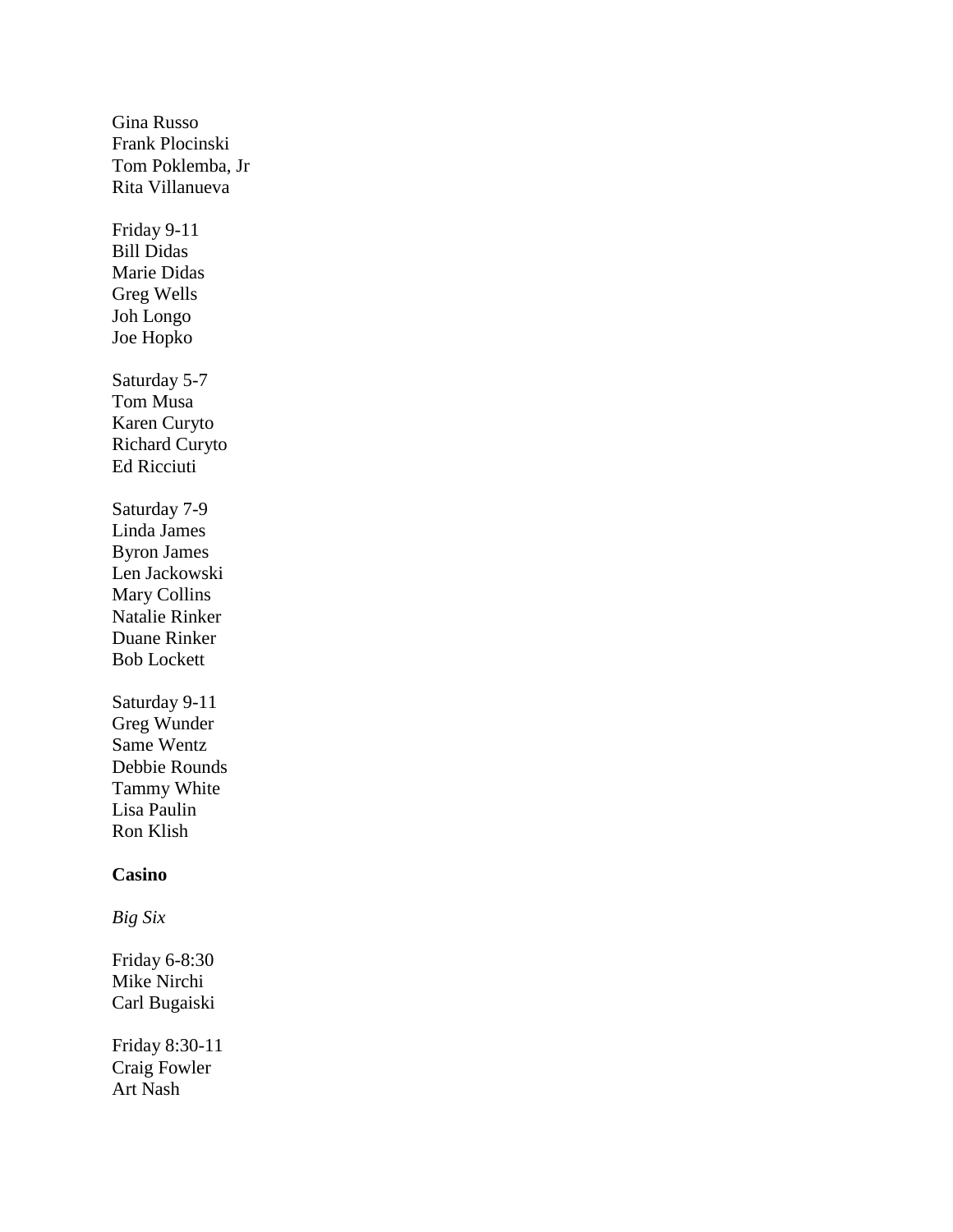Barb DeAngelo

Saturday 6-8:30 Mike Nirchi Ann Shepherd (can stay to next shift w/break) Dewitt Henricks

Saturday 8:30-11 Steve Cole Kelly Cole Terri Croyle Sandy Cole Chris Cole

*Black Jack*

Friday 6-8:30 Jeff Largue Gary Bendert Pia Bendert Frank Wells Joe Cawley Joe Caldwell Tom Granoski Friday 8:30-11

Jeff Largue Tim Schum Bill Knecht Dewitt Henricks Lou Williams Lisa Williams

Saturday 6-8:30 Tom Difulvio Tom Granoski Bill Knect

Saturday 8:30-11 Tom Difulvio Dewitt Henricks Tim Schum

*Pull Tabs*

Friday 5-7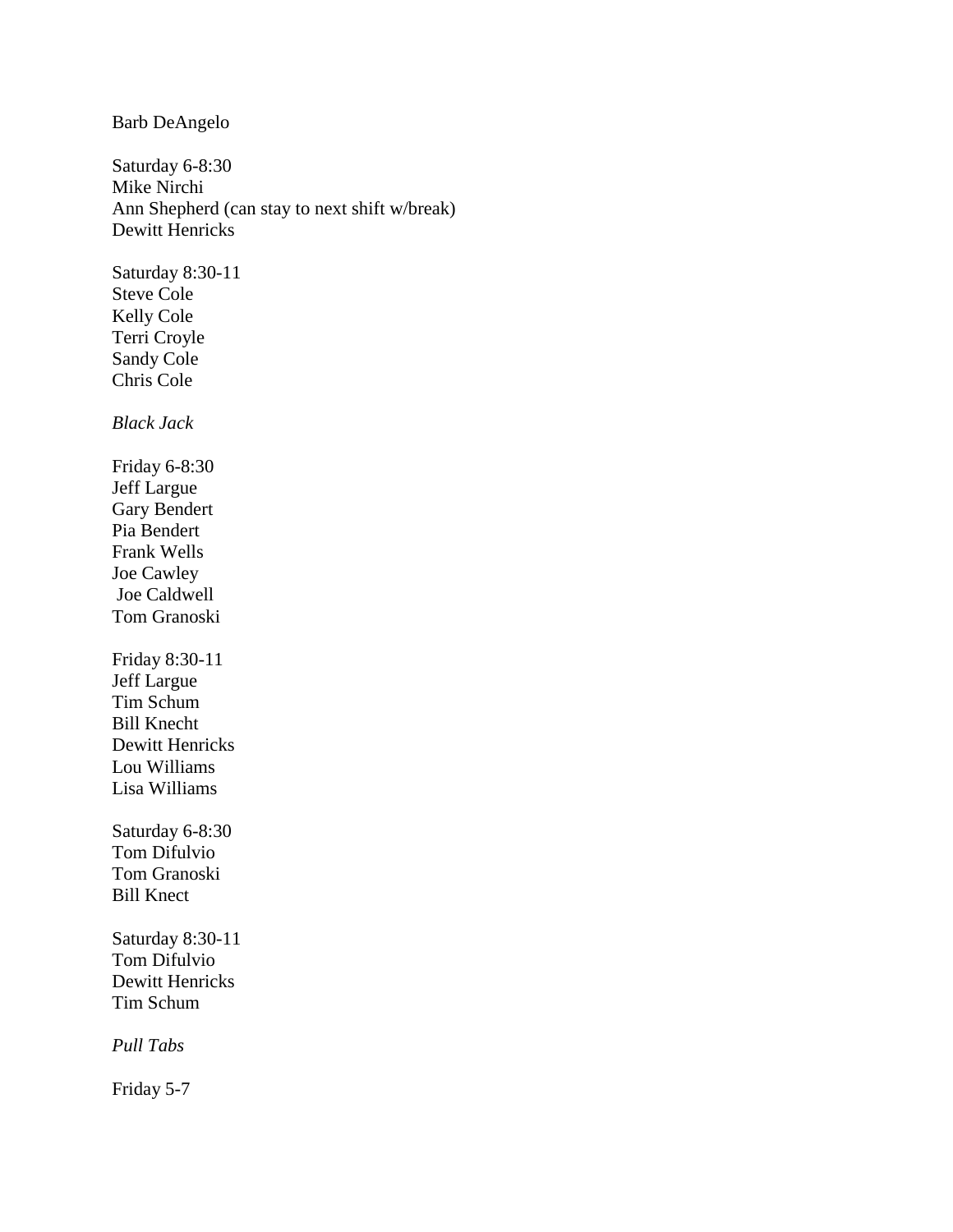Walking Around: Andrew Ruffo Walking Around: Jim Abbott Sitting: Annamary Zappia Sitting: Lynette Wyatt

Friday 7-9 Sitting: Anna Fargnoli Sitting: Barb Duran Walking Around: Shauna Battaglini

Friday 9-11 Sitting: Anna Fargnoli Sitting: Barb Duran

Saturday 5-7 Sitting: Nick Bianco Sitting: Kathie O'Brien Sitting: Bill Oneil

Saturday 7-9 Sitting: Anna Fargnoli Sitting: Barb Duran

Saturday 9-11 Sitting: Anna Fargnoli Sitting: Barb Duran

# *BINGO*

Friday 6-8:30 Rick Mullock Mary Mullock Mike Hastings Karen Hastings

Friday 8:30-11 Beth Knecht Teresa Enty David Enty

Saturday 6-8:30 Beth Knecht Dylan Moeder Wendy O'Neil (7-8:30 or later)

Saturday 8:30-11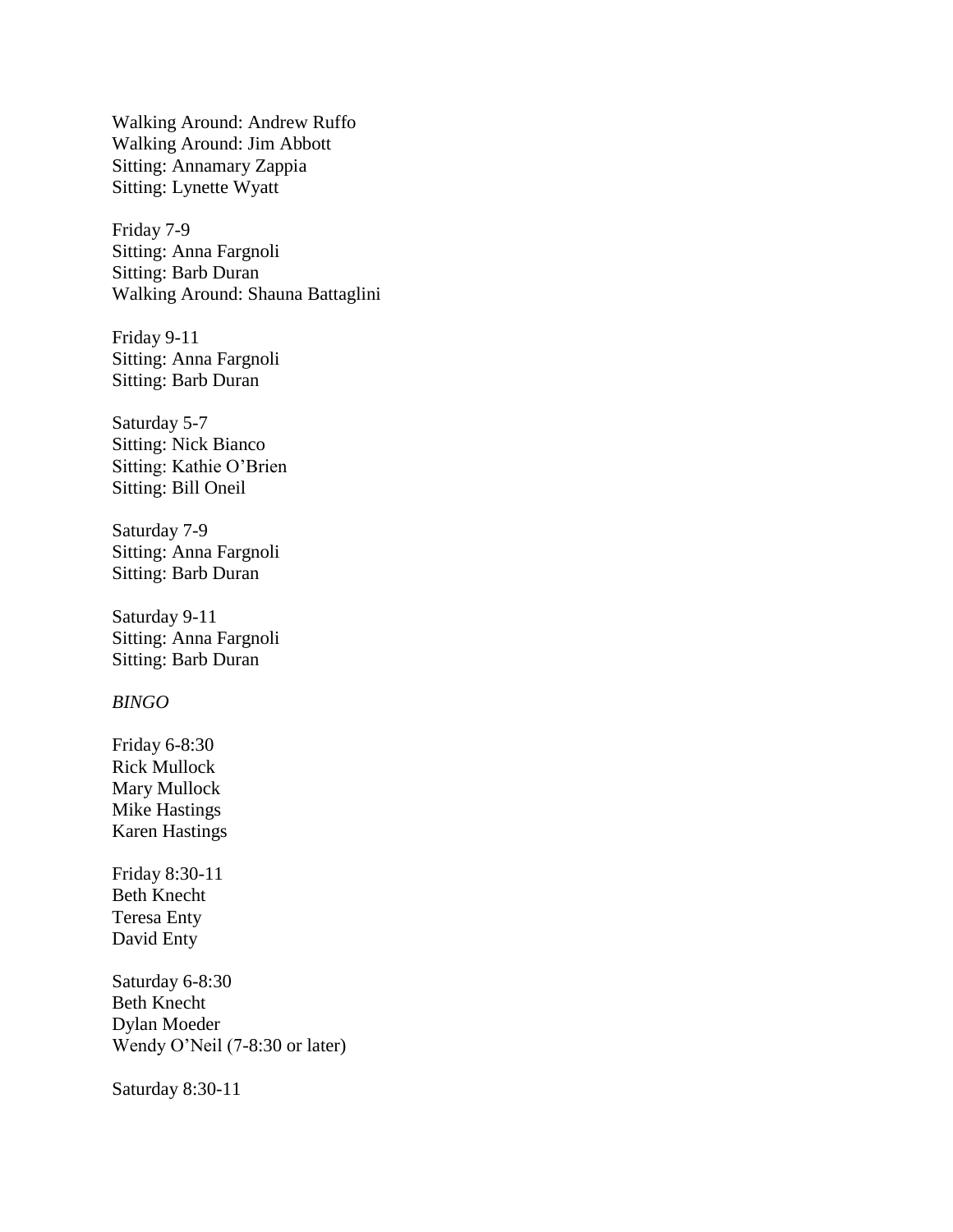Derek Ciancio Marianne Krno

# **Age Verification (Wristbands)**

Friday 5-7 Gabe Engel Mary Adams Paul Adams

Friday 7-9 Kevin Unger John Urda Tom Panella Laura Panella

Friday 9-11 Damon Layton

Saturday 5-7 Elizabeth Fanning Connie DeVirgili Lois White

Saturday 7-9 Tom Miller Barbara Miller

Saturday 9-11 Brian Valentine John Urda

## **White Elephant Sale**

Thursday – Start at 9AM (Setup) Chris Zick Jackie Tedesco Judy Ducey (9:20AM) Edie Strines Barb Kumiega Kathy Horwath (9AM) Livy Curtin (after 10AM) Bill & Dianne Salvemini Daun Fowler Elizabeth Fanning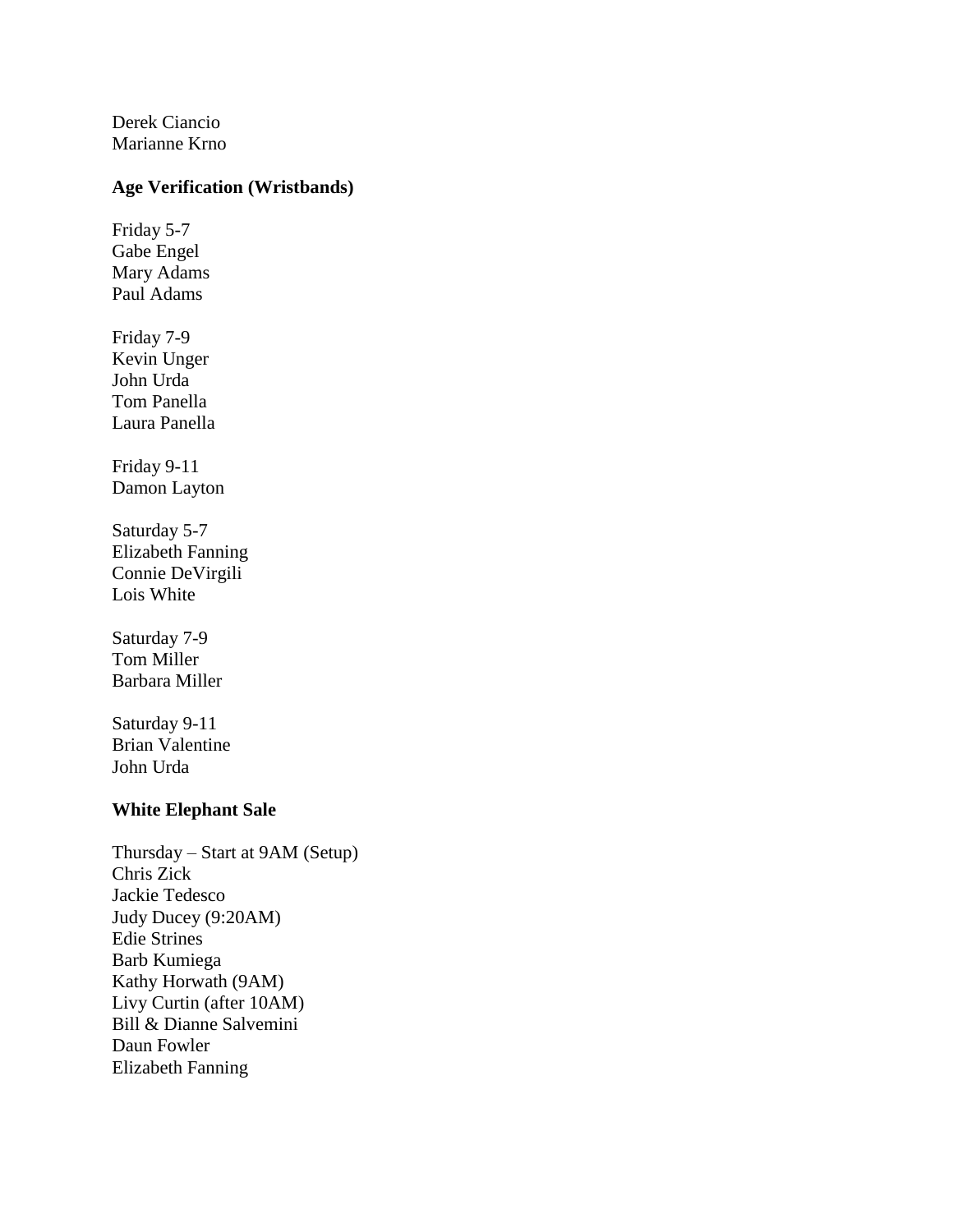Friday 4:45-7 Jackie Tedesco Dianne Salvemini Frances Doncore Livy Curtin Bill Salvemini Rose Marion Friday 7-9 Jackie Tedesco Barb Kumiega Dianne Salvemini Bill Salvemini Rose Marion Friday 9-11 Jackie Tedesco Jan McHugh Dianne Salvemini Bill Salvemini Rose Marion Saturday 4:45-7 Jackie Tedesco Edie Strines Lee Ann Adolf Dianne & Bill Salvemeni Rose Marion Saturday 7-9 Jackie Tedesco Dianne & Bill Salvemeni Bonita Layton Rose Marion Saturday 9-11 Jackie Tedesco Dianne & Bill Salvemeni Rose Marion Sunday (Start at 10 – Cleanup) Lenore Gaydones - 10 Bill Salvemini Ray & Millie Lindsey – 10-12 Dominick Slama 10-12 Mary Ellen Slama 10-12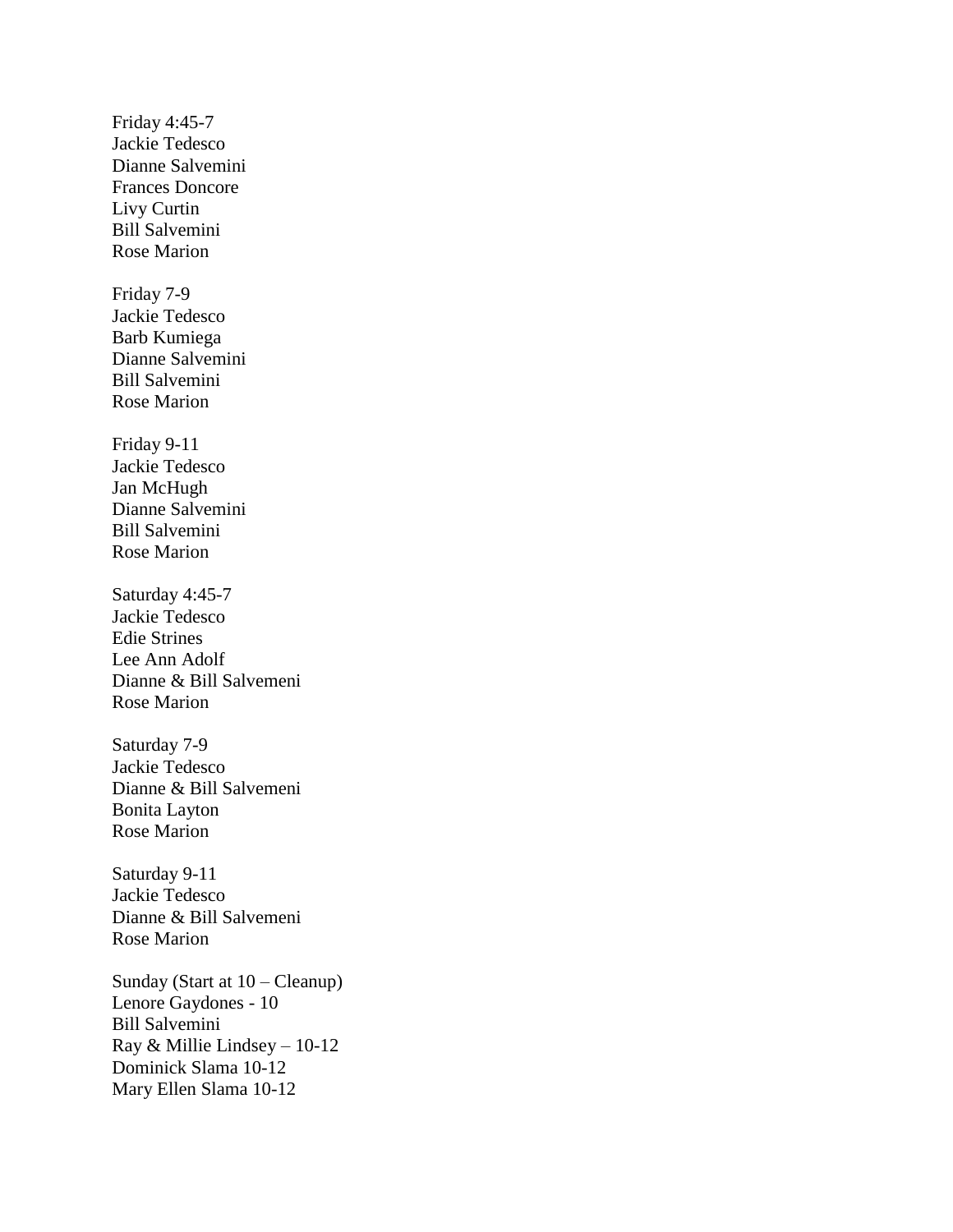Charlotte Esworthy Barry & Nancy Graver

## **Theme Basket Raffle Booth**

Friday 3PM (setup) Allison Quick Lynn & Denny Graham

Friday 5-7 Paul White Harry Fuller Barb Fuller Mary Dochkar

Friday 7-9 Linda Peters Kathy Walsh Colleen Curtin

Friday 9-11 Denise Munson Linda Peters Colleen Curtin

Friday 11PM (Take Down) Linda Peters Colleen Curtin

Saturday 3PM (Setup) Lynn & Denny Graham

Saturday 5-7 Candace Nash Millie Plutino Valentina Kozlowski

Saturday 7-9 Katherine Nicholson Linda Peters Renee Kovac Jean Kovac

Saturday 9-11 Linda Peters Meg Urda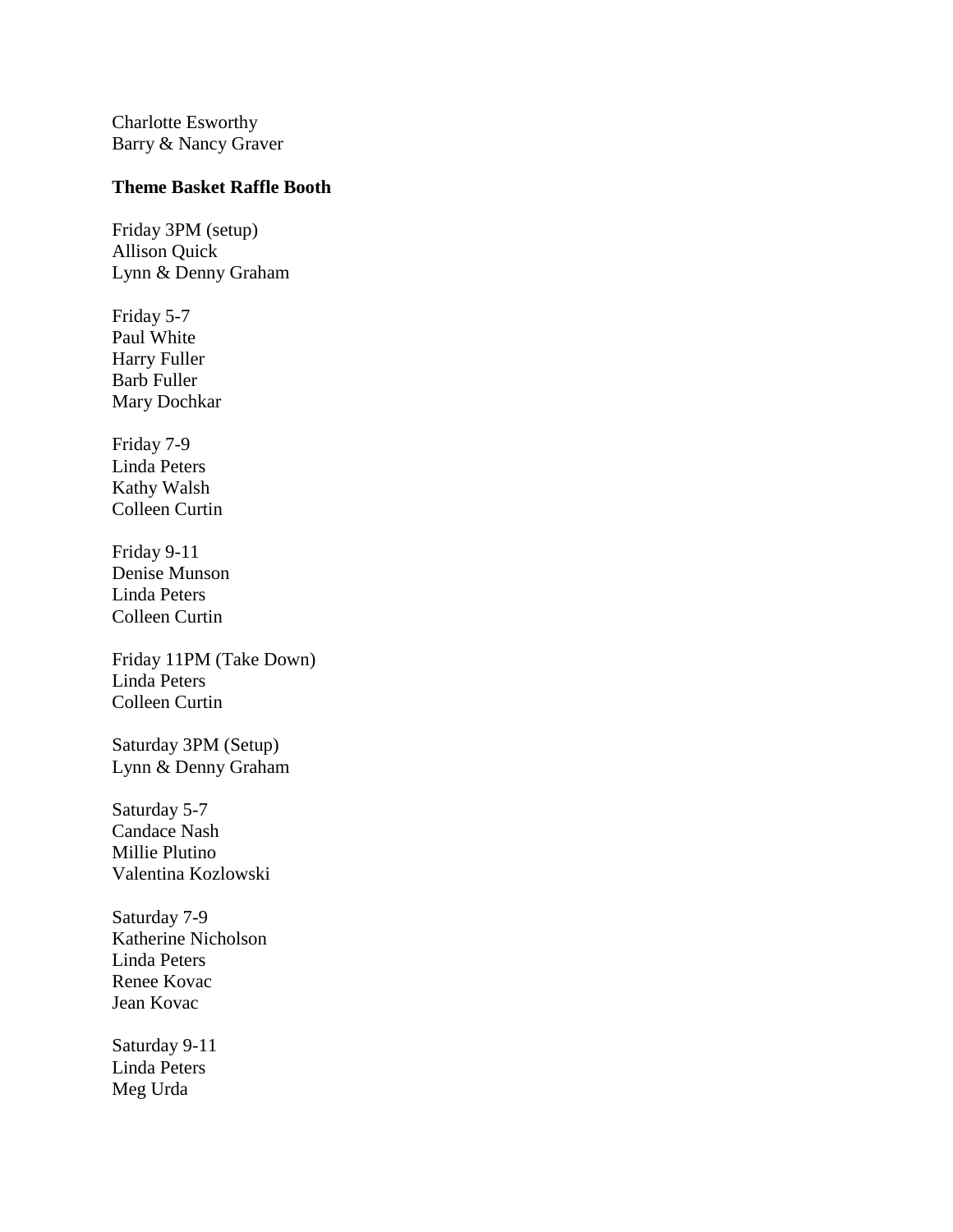Saturday 11PM (Take Down) Linda Peters

Sunday 11AM (Setup) Kathy Jablonowski Millie Plutino

Sunday 12-3 Joyce Kurkoski Eileen Stone Linda Peters

Sunday 3PM (Take Down) Linda Peters Kevin Monge

# **Face Painting**

Friday 5-7 Mary Ann Wasilnak Fran Leva Heather Ayers Christina Savatxath

Friday 7-9 Heather Ayers Serena Labrecque

Saturday 5-7 Heather Ayers Mary Ann Wasilnak Christina Savatxath Saturday 7-9 Heather Ayers Mary Ann Wasilnak

# **Kids Games**

Friday 5-7 Sylvia & Sara Steinhauser Sophia & Wendy Bennett Zoe Bennett Sebastian Ayers Nick DeLucia Christopher Muggeo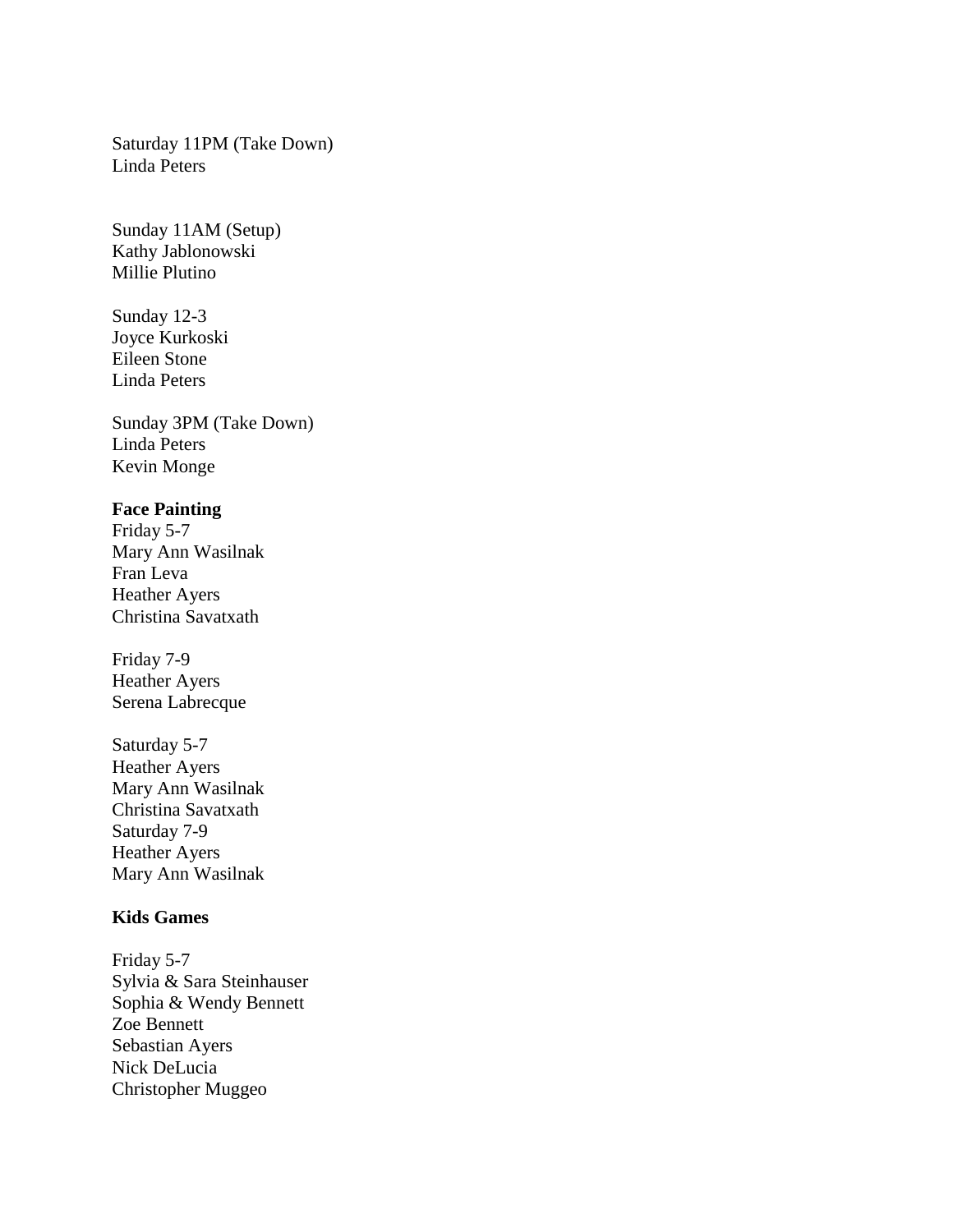Gina DeGennaro Stephanie Muggeo Grace Muggeo Alyssa Pochkar Maura Romanelli Frank Romanelli Lauren Debonis Caroline Debonis Jack Rodgers Jen Brigka Brenda Potsko Friday 7-9 Joey Battaglini Jane & Will Pipher Sebastian Ayers Kailey Labreque Nick Battaglini Hermanochy Bernard Robertson Esther Shauna Battaglini Bill Pipher Owen Rader Maxx Brixner Jake Wunder Mackenzie Bennett Saturday 5-7 Parker & Jeff Jenkins Brandon & Ryan Snethen Quinn Meagher Owen Meagher Kate Ludington Dominick & Vincent DeBonis Sebastian Ayers Mason Vaughan Hanna & Reese Vaughan Diane Hill Jennifer Hill Saturday 7-9 Joey Battaglini Sebastian Ayers Kailey Labreque

Gracie Goosman Nick Giordano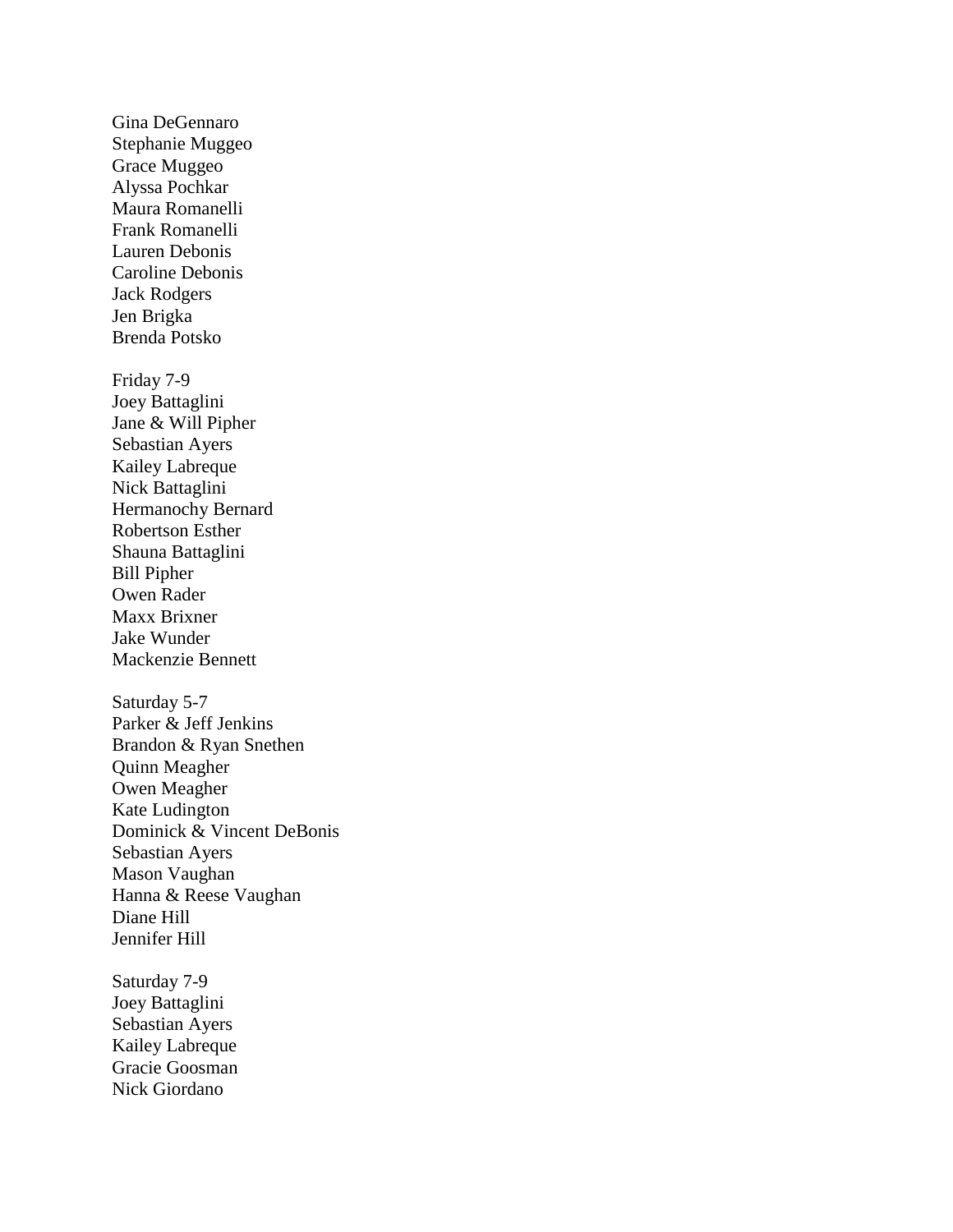Sam Giordano Griffin Goosman Jack Goosman Stephanie Godoy Katie MarkAnthony Ben MarkAnthony Jonathan Bosch

# **Raffle Tickets & Information Booth**

Friday 5-7 Linda Gill Hank Frassetto Loretta Curtin Friday 7-9 Mary Armstrong Candace Nash Gene Tedesco Friday 9-11 Gene Tedesco John Koch Saturday 5-7 Mary Ricciuti Gene Tedesco Saturday 7-9 Hank Frassetto Linda Gill Gene Tedesco Saturday 9-11 Gene Tedesco Sunday 12-2:30 Mary Ricciuti Marie Smith Dot Maron **Parking** Friday 5-7 Norm O'Neil

Greg Shepherd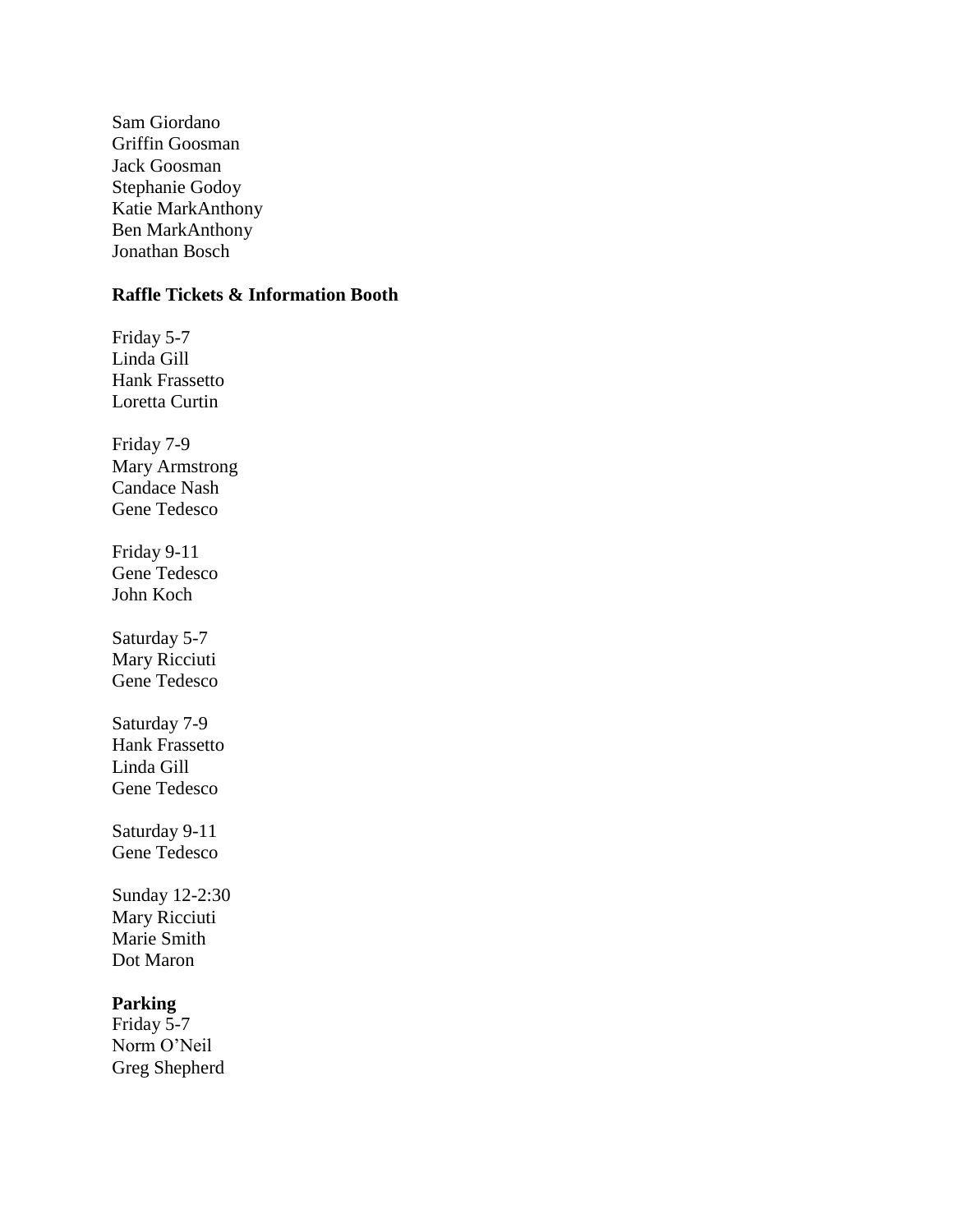Friday 7-9 Norm O'Neil Saturday 5-7 Norm O'Neil Greg Shepherd (start @ 6) Saturday 7-9 Greg Shepherd **Clean Up** Friday 5-7 Geralyn Lupo Friday 11-12 Bill Didas Saturday 5-7 Andrew Ruffo Saturday 7-9 Larry Corwin Theresa Congdon Roger Congdon Saturday 9-11 David Wasson Lee Bill Saturday 11012 Jean Esther **End of Bazaar Clean Up** Sunday 11-1 Mike Mele Kathy Mele Jackie Winter Ed Winter Sunday 1-3 Bill Halczyn Tim Conzola Jean Estler Steve Cole Sunday 3-5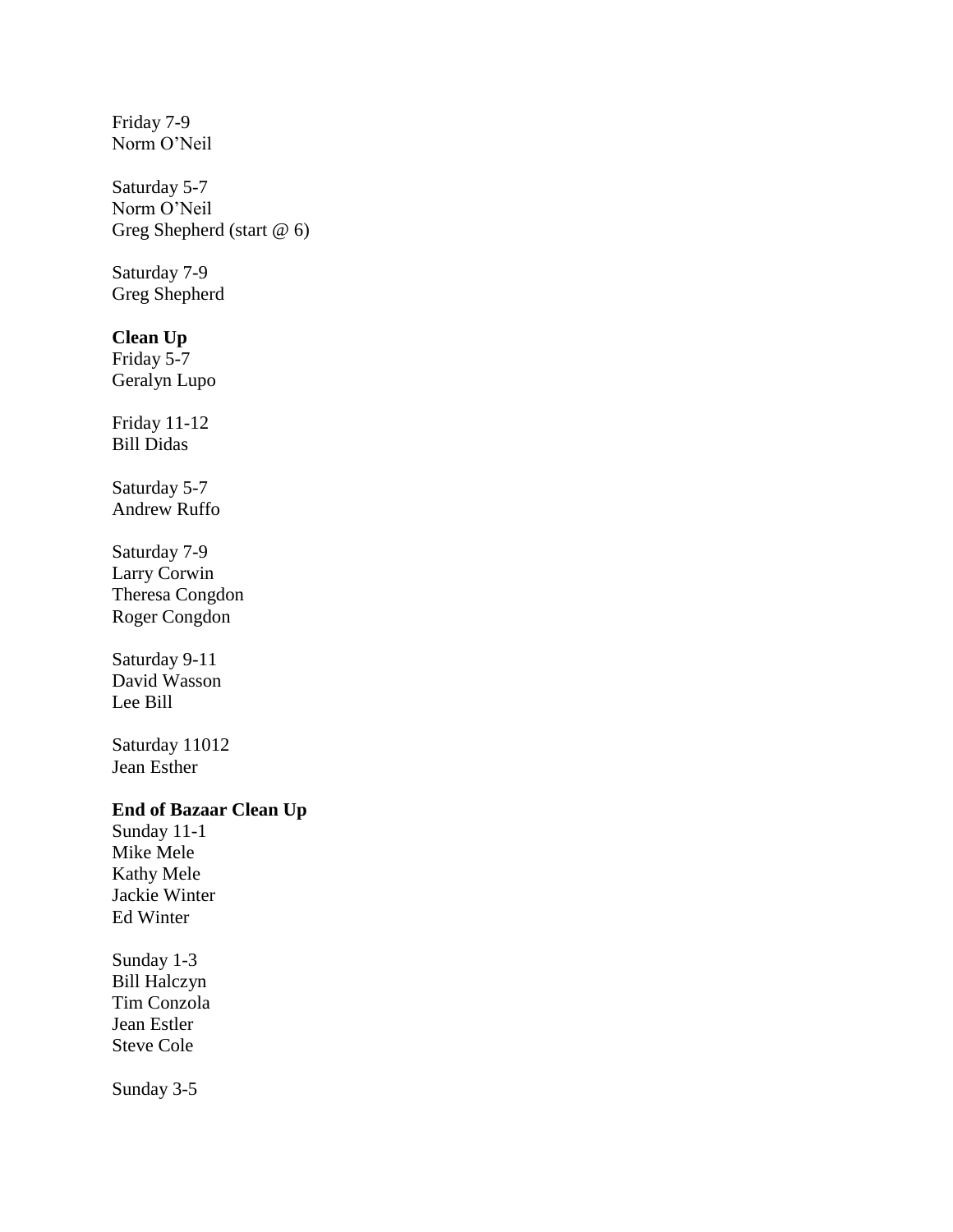Bill Dupree Beckey Dupree Jean Esther Cherri Monachino John M Paulin Marsha Delucca

# **Set Up**

Thursday 5-8 Tim Conzola Bill Halczyn Tom Dupre Jennifer Hopkins Gordon Jardin Tony Maione Marsha Delucca Jean Esther David George Sean Dunphy

Friday 2-4 Alison Quick Kyle, Adam, Drew Gallagher Alec, Jillian Greene Jason, Connor, Dylan Wasilnak Johnny Plouffe Daniella Dean Kayla Prosinski Tommy Panella Sean Dunphy

# **Bake Sale Caller**

Paula Darrow Jan McHugh Natalie Williams Anne Parrosh Lois White RoseMary Caforio

## **Bake Sale Donations**

Laura Panella MaryJean Rhone Shirley Keaty Rebecca Layton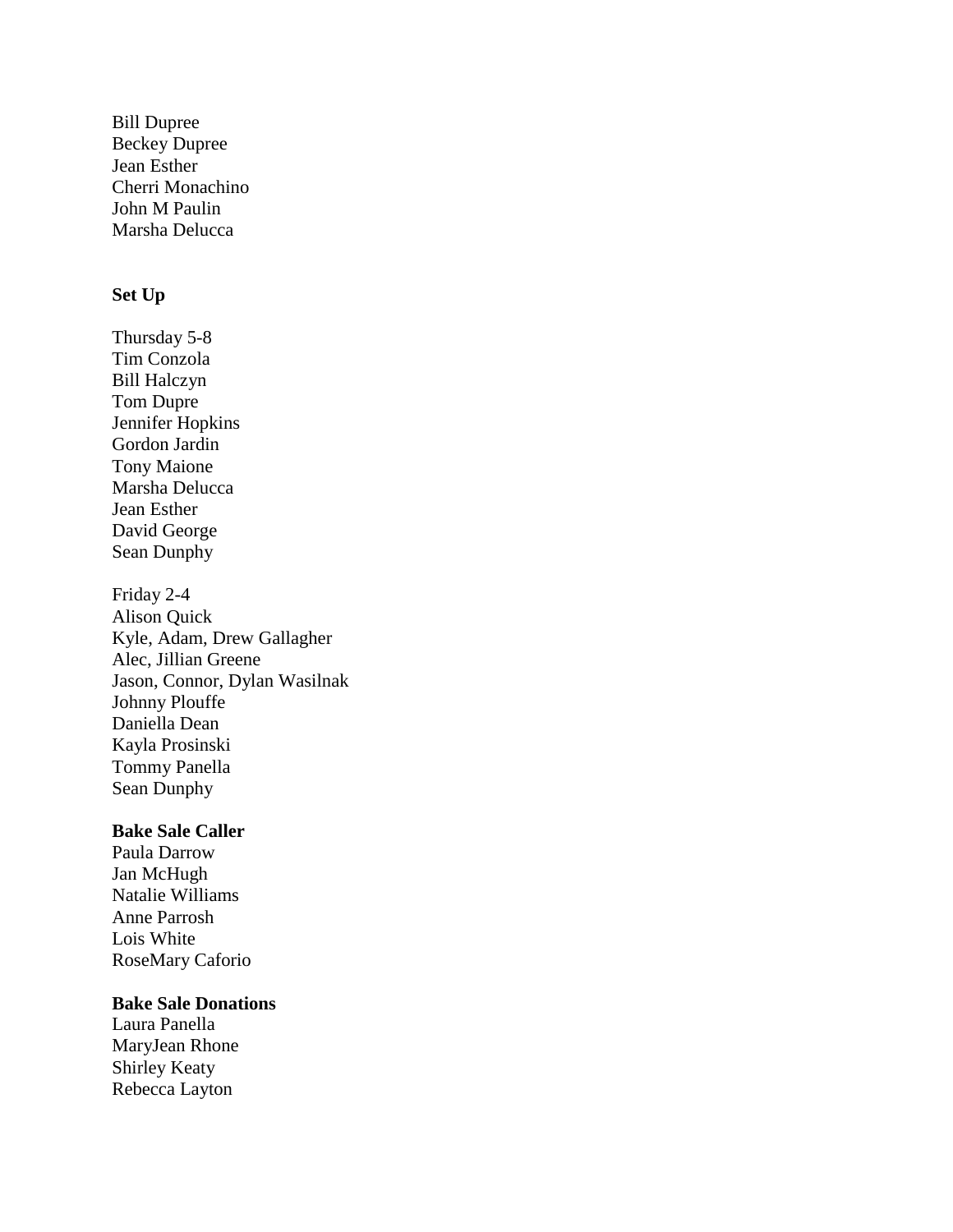Alison Quick Kelly Dake Nan Panise Barbara DeAngelo Maegi Guley Barb Wright Angela DeGennaro Gina DeGennaro Julie Beard Ruth Boham Doreen Glowienka Fran Polmateen Nora Francis Shirley Mehae Colleen Hayes Tim Schram Annie Engel Linda Gill Karen Hastings Ellen Dunphy Betty Rohan Judy Bianco Mary DeBonis Marsha Delucca Bonita Layton RoseMary Caforio Jim Regan Marge Dutkowsky Sandy Skorvpa Dolores Buggiski Lois White Maureen Colling Jo Giordano Cari Snethen Joan Toner Mary Anne Barsh Marcia Cartie Kathy Walsh Kathy Tarsona Helga McShane JoAnn Jones Mary Marean Jean Jackson Chris Zick Chirs Pedreschi Michele Steinhauser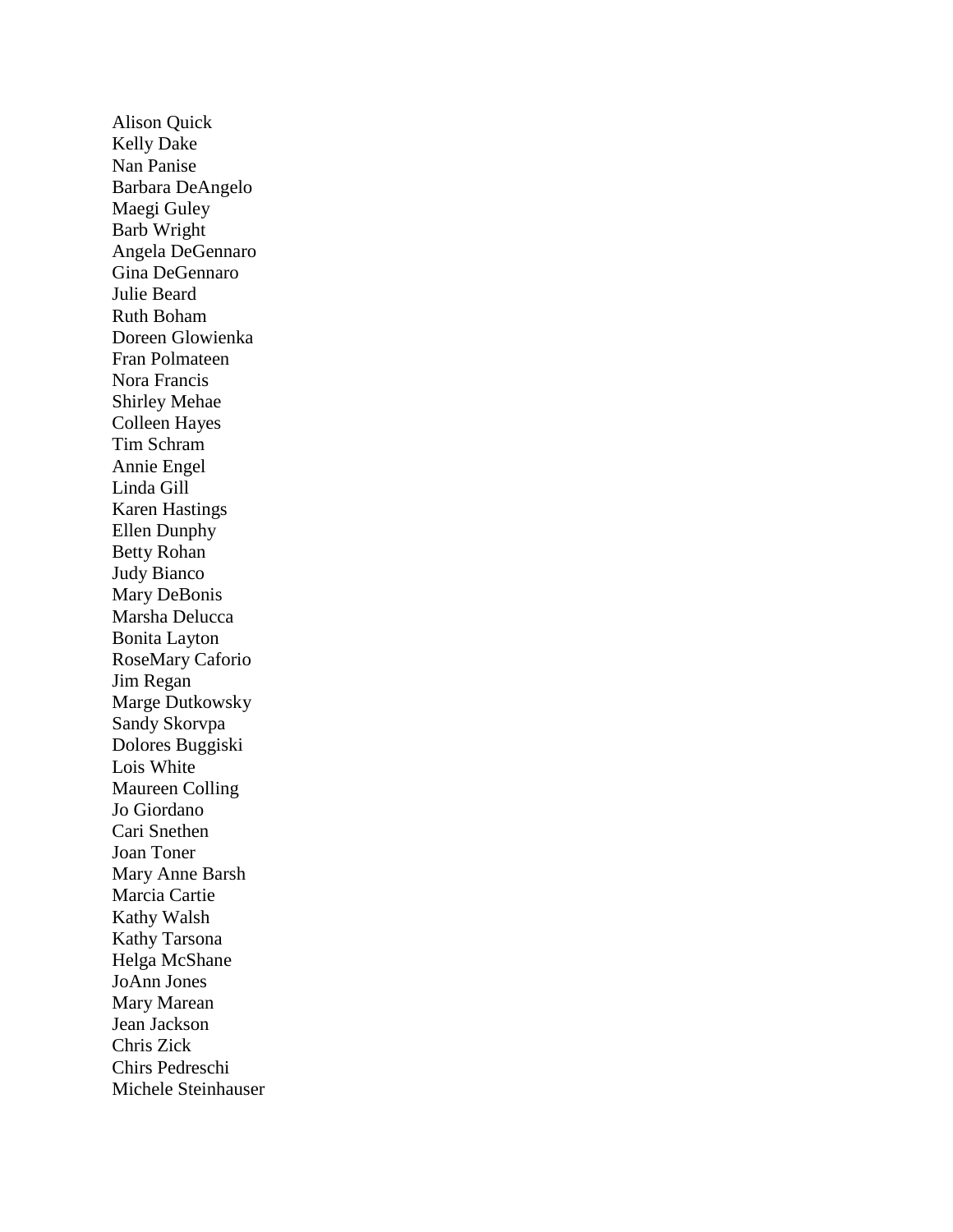Mary Mullock Belma Dwetnik Jackie Gerrer Betty Antoni Millie Plutino Roseann DelRosso Paula Darrow Frances Doncore Jan McHugh Natalie Williams Annabella & Liliana Regan Marie Meagher Shauna Battaglini Wendy Bennett Linda Peters Joyce Giarle Annette Sarnoski Jean Bucinell Jo Seminski Linda Yeager Cheryl Ebert Barb Hawley Angela Ciaravino Mary Pochkar

### **Bake Sale Setup/Accept Donations**

Friday 10-12 RoseMary Caforio Marcia Cartie Mary Anne Barsh

Friday 1-3 Rose Mary Caforio Joyce Kurkoski Laurie Kurkoski

Saturday 10-12 Chris Pedreschi

#### **Bake Sale**

Friday 3-5 Helga McShane Mia Horwath Emma Horwath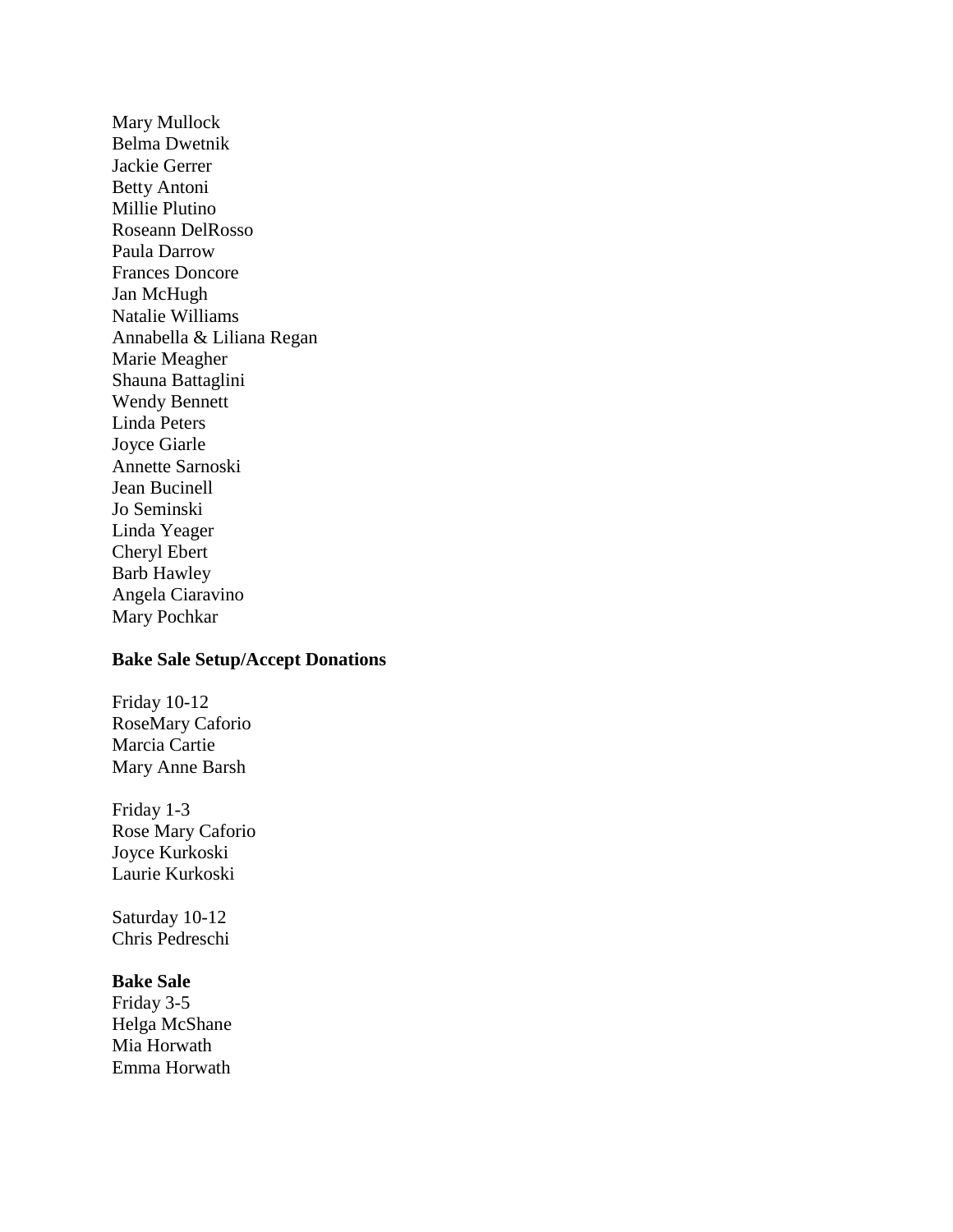Friday 5-7 Beth Konicki Eric Konicki Mary Ricciuti Kathy Parsons & Marcia Cartie Bernadette Cawley Friday 7-9 Rosemary Guidici Marie Esther Meg Urda Friday 9-11 Julie Beard Dave Beard Jean Bucinell Saturday 3-5 Ruth Treu (2-4) Saturday 5-7 Marcia Cartie Fran Leva Judy Bianco Saturday 7-9 RoseMary Guidici Marie Esther Mary Bridge Jacki Gerrer **Concession Stand** Friday 5-7 Megan Hull Nicholas Pham Kelly Kupiec Ally Musa Claire Rodgers Jessica Ellsworth Sarah Kupiec Friday 7-9

Megan Hull Kelly Cole Sandy Cole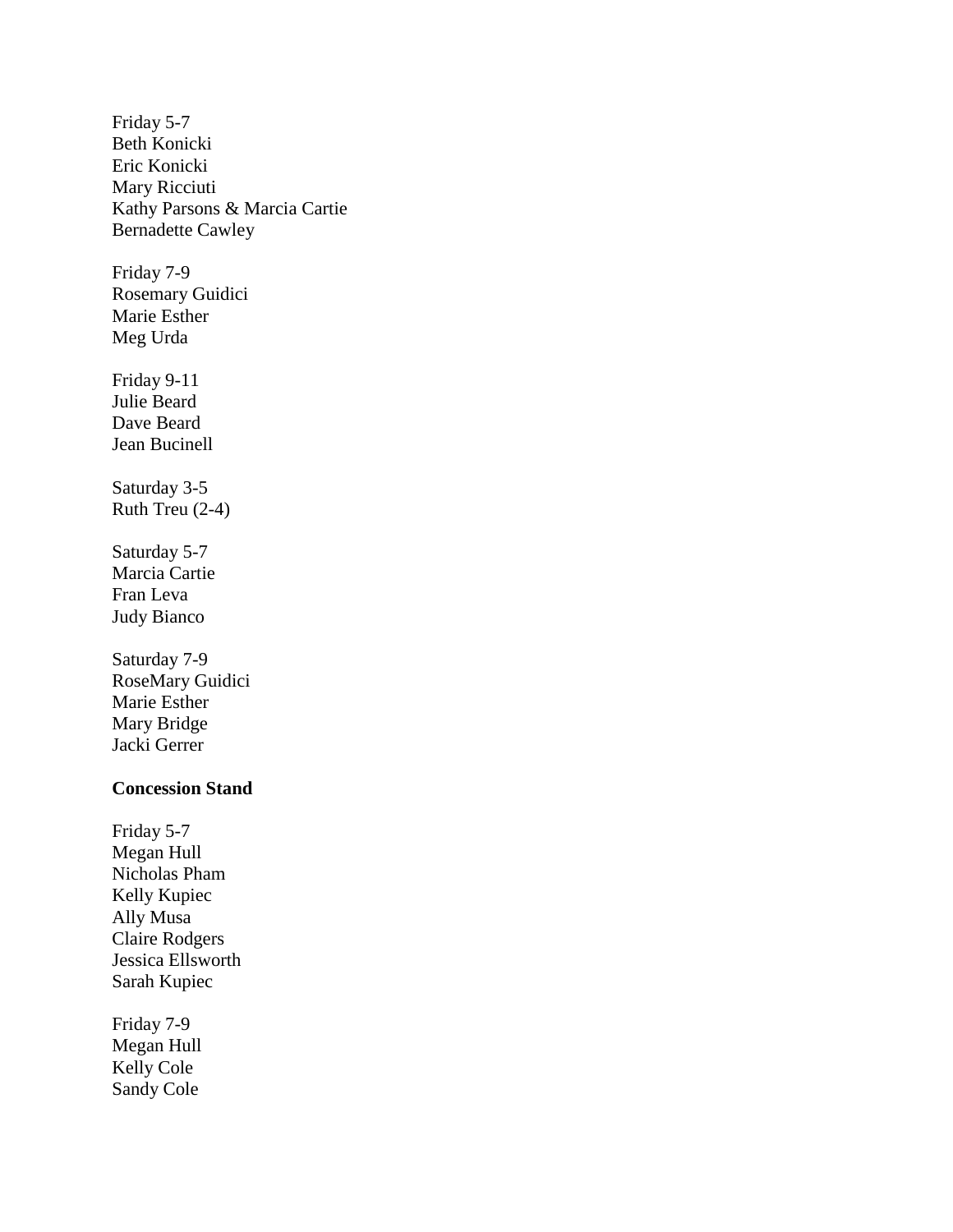Friday 9-11 Megan Hull

Saturday 5-7 Megan Hull Nicholas Pham

Saturday 7-9 Megan Hull Marsha DeLucca

Saturday 9-11 Megan Hull

**Ice Cream**

Friday 5-7 Santo Caracciolo Alecia Caracciolo Matt Cook Donna Cook

Friday 7-9 Tori Willerton Marion McComb Krista DeGennaro Lynette Wyatt

Friday 9-11 Tom Gaska Frank Gallo

Saturday 5-7 Ginny McHugh Jan Vieira Mark Vieira Max & Holly Welch

Saturday 7-9 Lee Ann Adolf Dwight Adolf Susan Kopcik Jean Cawley

Saturday 9-11 Tom Gaska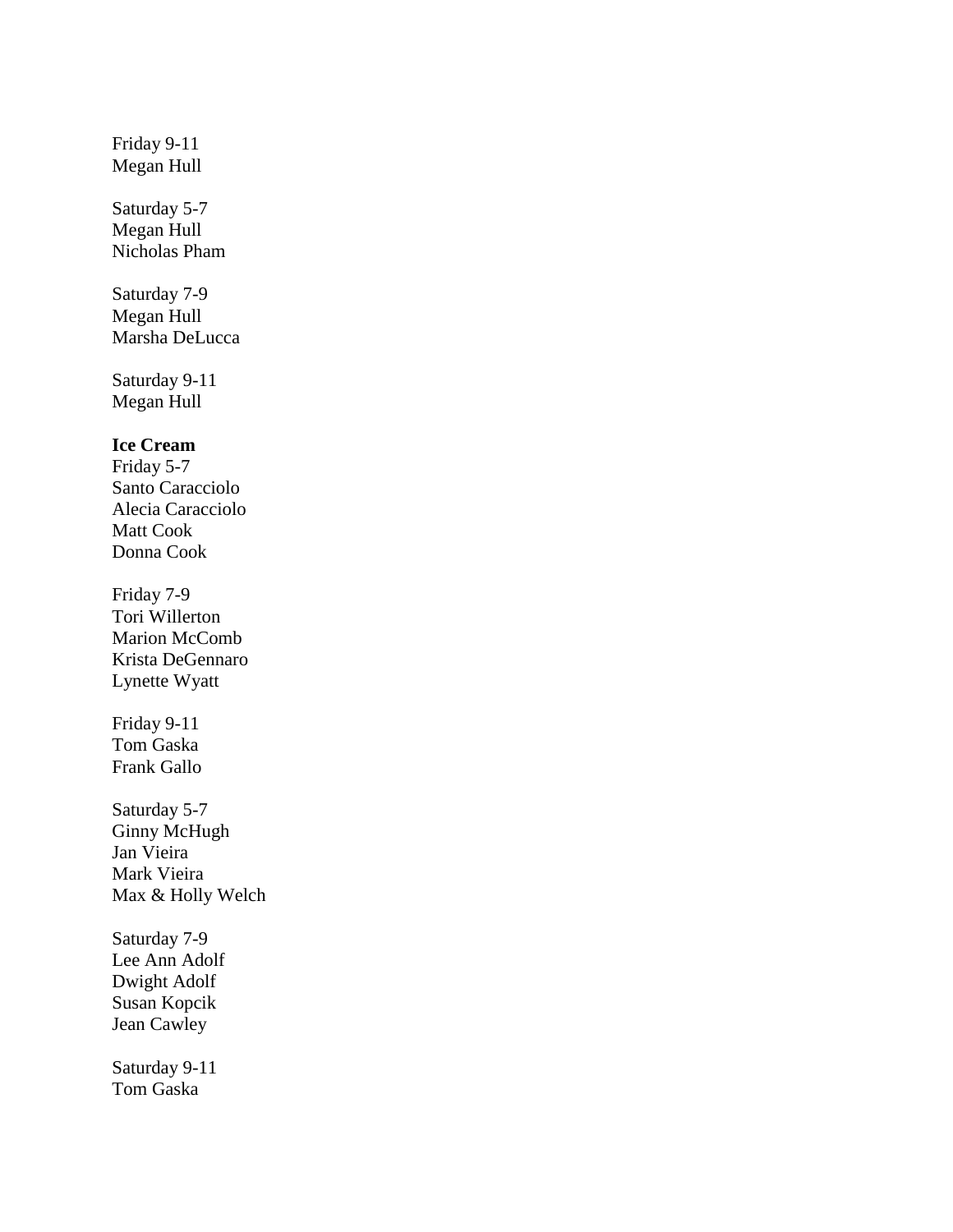Katie Eberhard Abby Wyatt Steven Pham

# **Fried Oreo & Snickers**

Friday 5-7 Doreen & Alan Glowienka Jillian Greene Alec Greene Drew Gallagher

Friday 7-9 Barbara Lane Edward Lane Brook Powell & Paige Mikayla Garbarino Cassie Miller Alyssa Pochkar

# **Pizza Fritte**

Friday 5-7 John Gell Lori Delucio Peter DeLucio Beth Muggeo Fil Muggeo Cassie Miller Ellen Dunphy Friday 7-9 John Gell Adam Gallagher Johnny Pluffe Chelsea Cable Ann Powell Gena Garbarino Ann Paige Friday 9-11

John Gell Marilyn gaska Pat Mollen

Saturday 5-7 Jim McHugh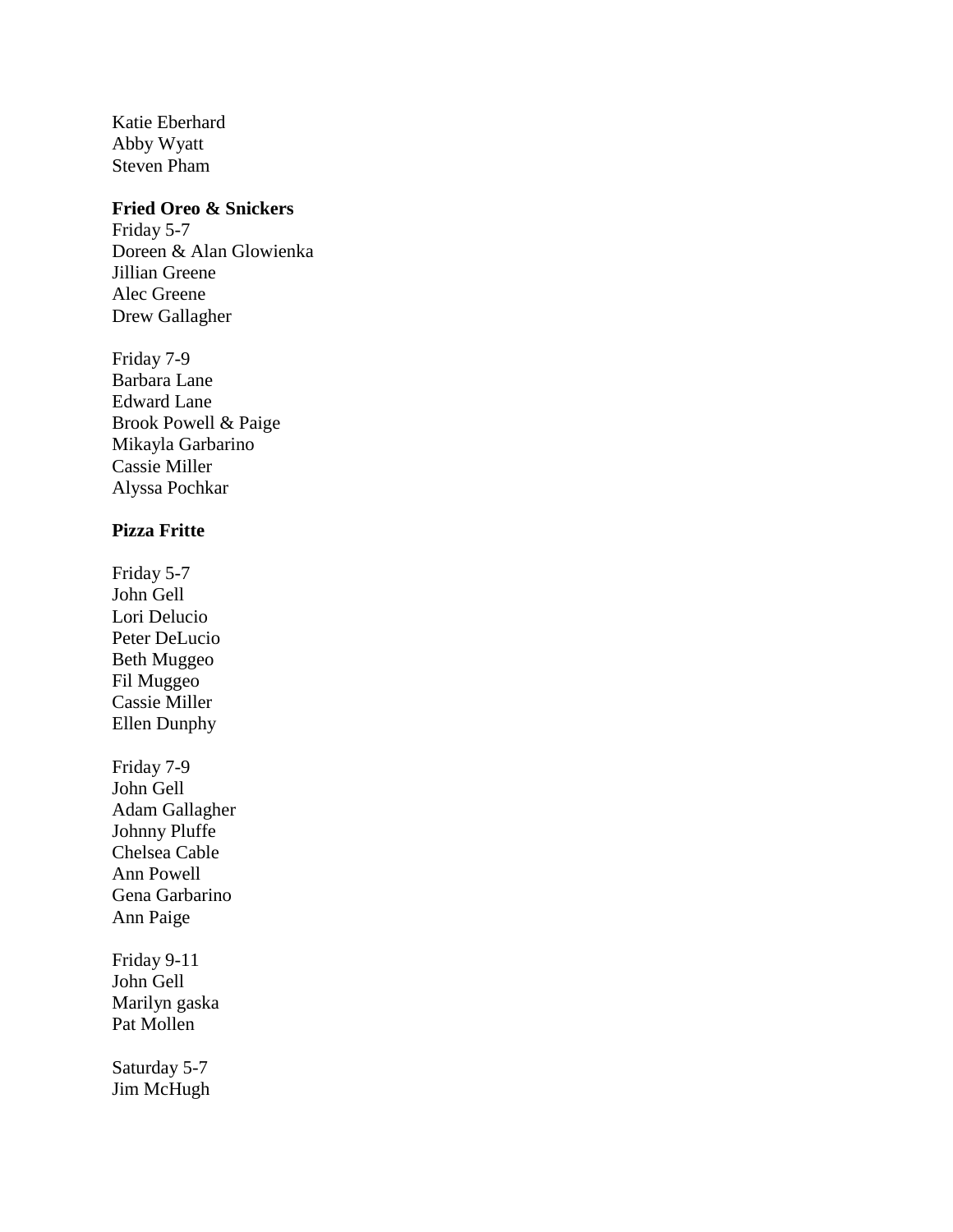Cassie Miller Emily Miller Illene Marshall Nancy Shuman Ellen Dunphy

Saturday 7-9 Nancy Shuman Jim Peduto Emily Kerila Cathy McPherson

Saturday 9-11 Marilyn Gaska Nancy Shuman

## **Clams**

Friday 5-7 Peter Newman Jacquelyn Newman Patsy Kettle Jerry Kettle Friday 7-9 Corale Litynski Paul Litynski Tom Difulvio Jim Willerton Friday 9-11 Chuck Shaffer Catherine Shaffer Mike Prosinski Debbie Prosinski Saturday 5-7 Jen Musa Jean Rodgers Fran Robinson John Wasilnak Saturday 7-9 Corale Litynski Paul Litynski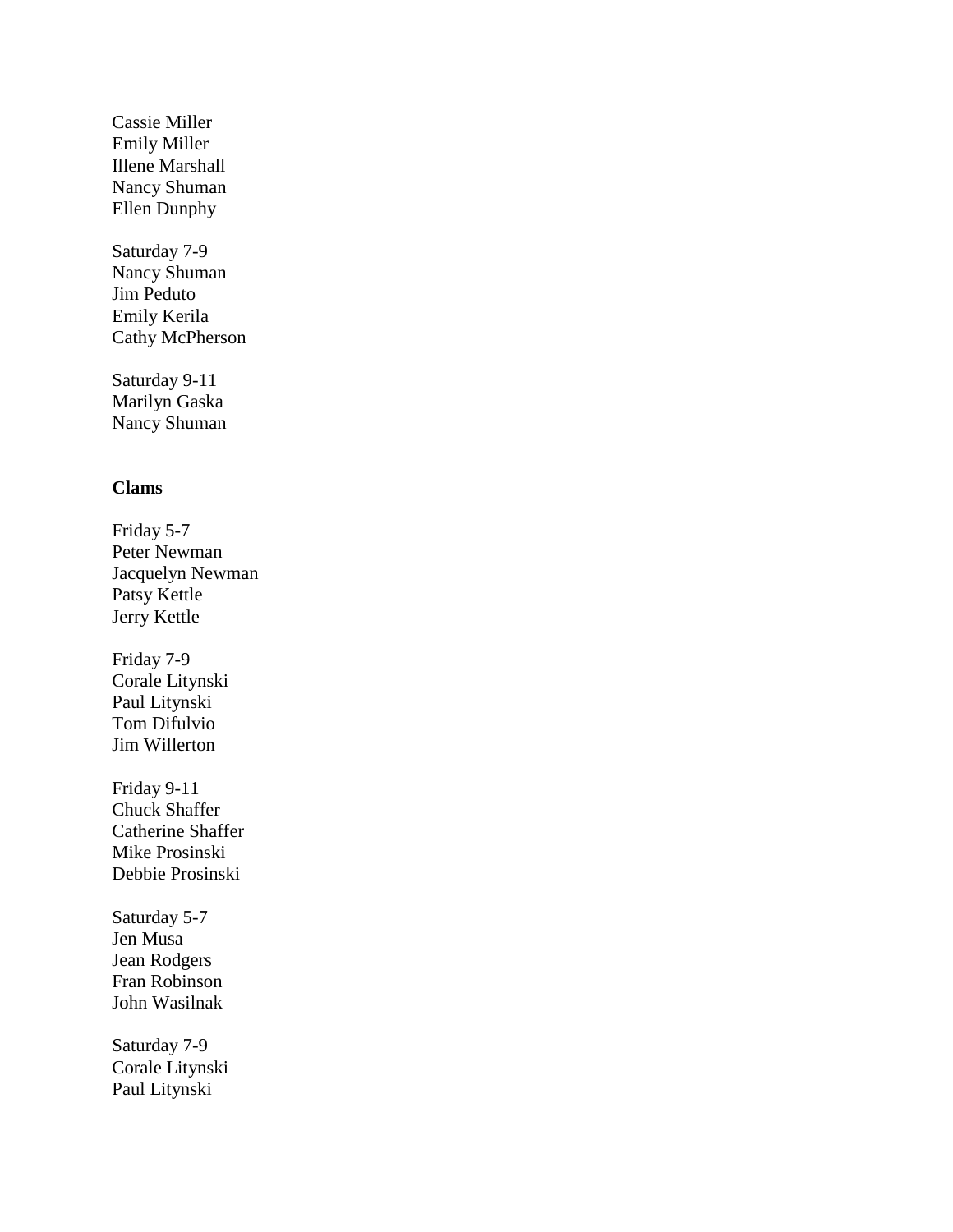Brian Gilroy Eileen Gilroy

Saturday 9-11 Corale Litynski Ray Eberhard Andrew Eberhard

# **Grilled Pizza**

Friday 5-7 Chris Bennett Megan Kupiec Jackie Kupiec Alfonso Marcello Tony Mauro Lori Mauro Jen Musa Logan Smith Jean Rodgers Friday 7-9 Chris Bennett Colleen Marcello Alfonso Marcello Tony Mauro Lori Mauro Logan Smith Sandy Skorupa Jerry Skorupa Friday 9-11 Colleen Marcello Tony Mauro Saturday 5-7 Vickie Mauro Chris Bennett Dylan O'Neil Wendy O'Neil Tara O'Neil Mike & Nancy Pellicciotti Jon Lett

Saturday 7-9 Vickie Mauro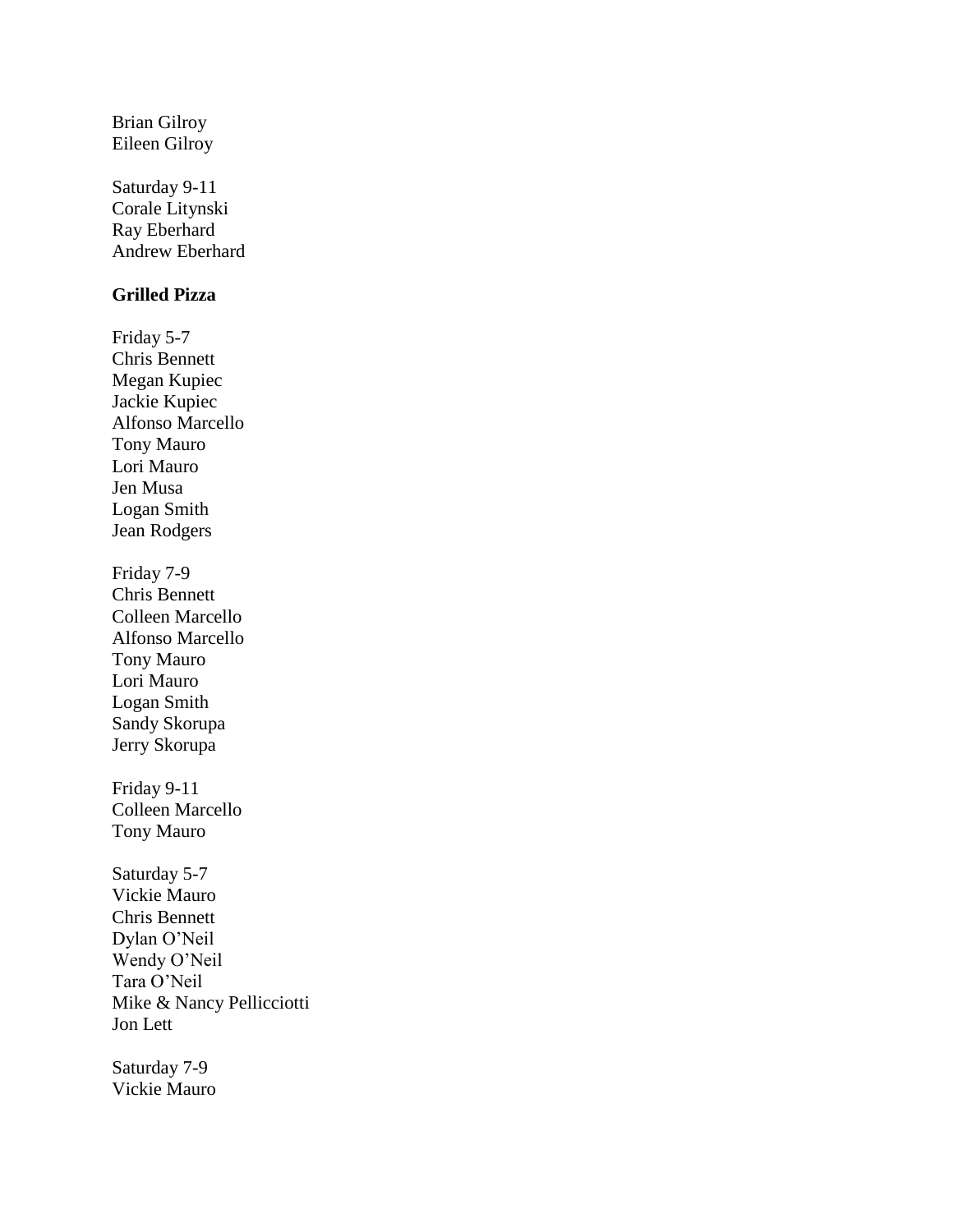Chris Bennett Mike & Nancy Pellicciotti Joe Loretz

Saturday 9-11 Mike & Nancy Pellicciotti Colleen Marcello Russ & Patti Mosher Kathy Atwell Joe Loretz

# **Soda & Water**

Friday 5-7 Marilyn Powell Debbie Cummings Jeanie Garufo

Friday 7-9 Theresa Best Courtney Travlos

Friday 9-11 Kimberly Labreque Serena Labreque Kiana Labreque

Saturday 5-7 Gary Ellsworth Lori Ellsworth Chris Pedreschi

Saturday 7-9 Ken Repetto John Hayek Marge Hayek

Saturday 9-11 Kimberly Labreque Serena Labreque Kiana Labreque

# **Chicken BBQ**

Saturday 9AM Cut/Prepare Chickens Ryan Jones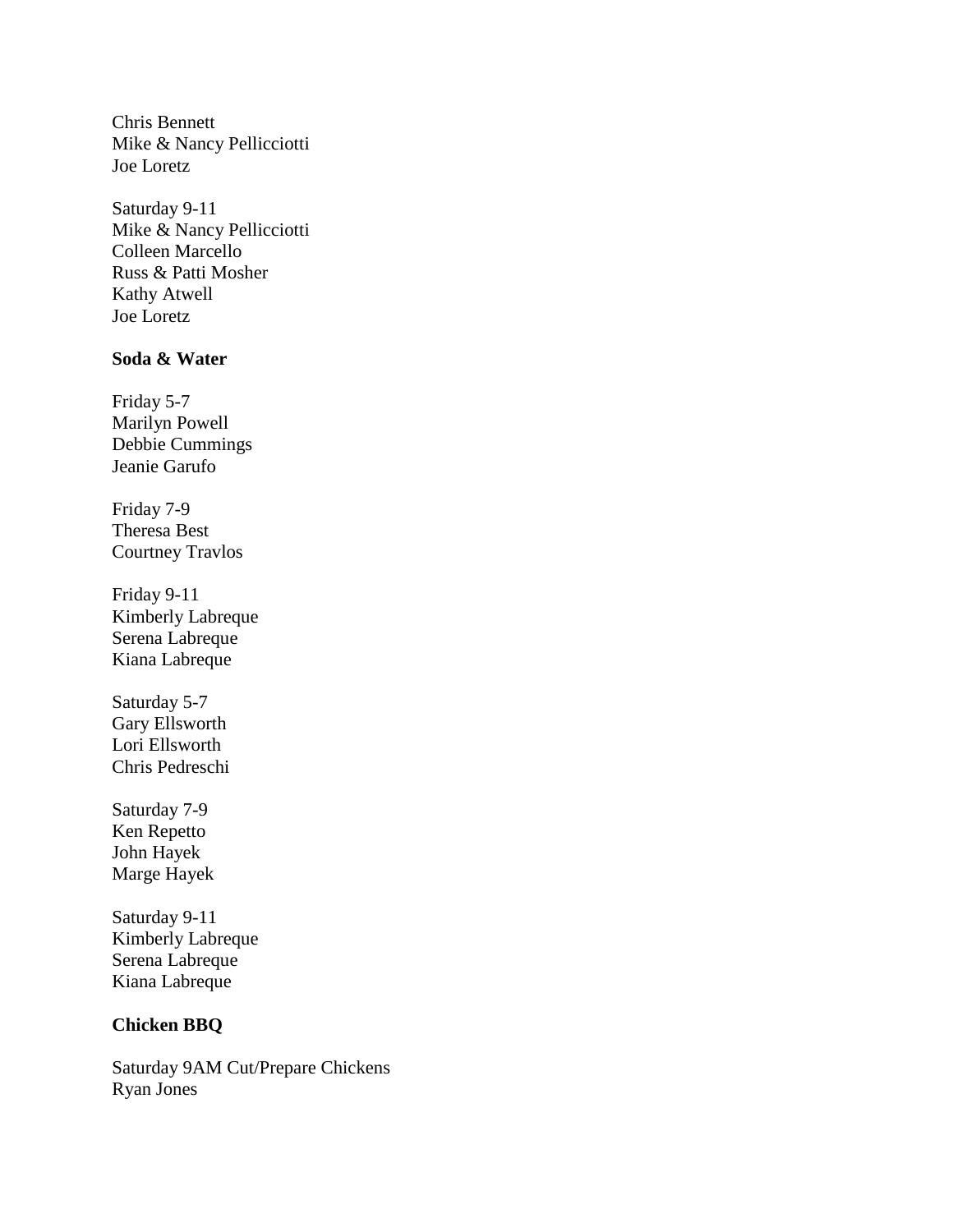Jim Lucenti Mark Qucor

Sunday 10-12 Set-up/Food Prep Ryan Jones Denise Banko Andrew Ruffo Tim & Kim Conzola Peter Newman Barb & Dave George Bonita Layton

Sunday 12-3 Dorothy French Ed Ricciuti Denise Banko Greg Marx Angela Marx Bonita Layton

# **Food Court**

Friday 4:45-7 Donna Dranchak Peg Mars Joseph Glowlenka Stephen Glowlenka Joyce Demchak Al Knapik Jack Curtin (Grill) Michele Steinhauser Les Layton Bonita Layton Natalie Rinber Bill Halczyn Julie Gallgher Kathy Greene Marleen Bliznik Bernie Bliznik Max Barr Bob Clune Patti Clune Ginny Price Tony Musa Bev Musa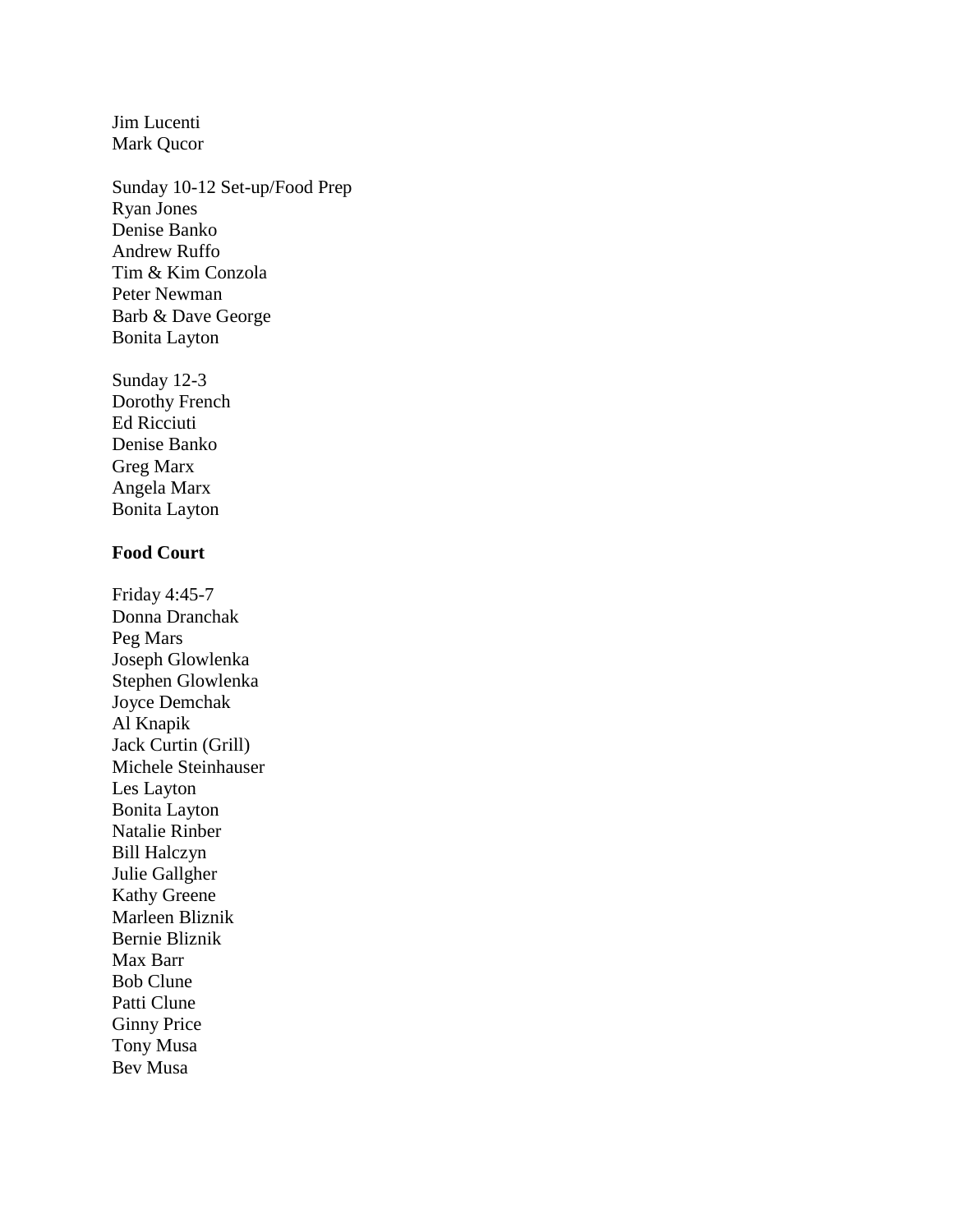Friday 7-9 Al Knapik Joyce Rinaldi Mike Drankoski Nick James Jim Burke Les Layton Pat Regan Jim Regan Higher Ground Support Group (Lauren Maisano) Marie Palazzo Sue Layton Peg Burke Max Barra Annamary Zappin Tina & Giovanna Battaglini Kathy Mastrangelo Angelo Mastrangelo Friday 9-11 Jim Burke Les Layton Marty Curtin Marsha Delucca Bill & Mary Chambers Joyce Demchak Hannah Reagan Saturday 4:30-7 Al Knapik Kim & Tim Conzola Madeline & Dan Charlie Burt Roseann DelRosso Dorothy French Paul Del Rosso Les Layton Bonita Layton Andrew Kropf Claudia Milanokrapf Bill Halczyn Tam Pham Diane Pham Barb DeAngelo Larry Dake Kelly Dake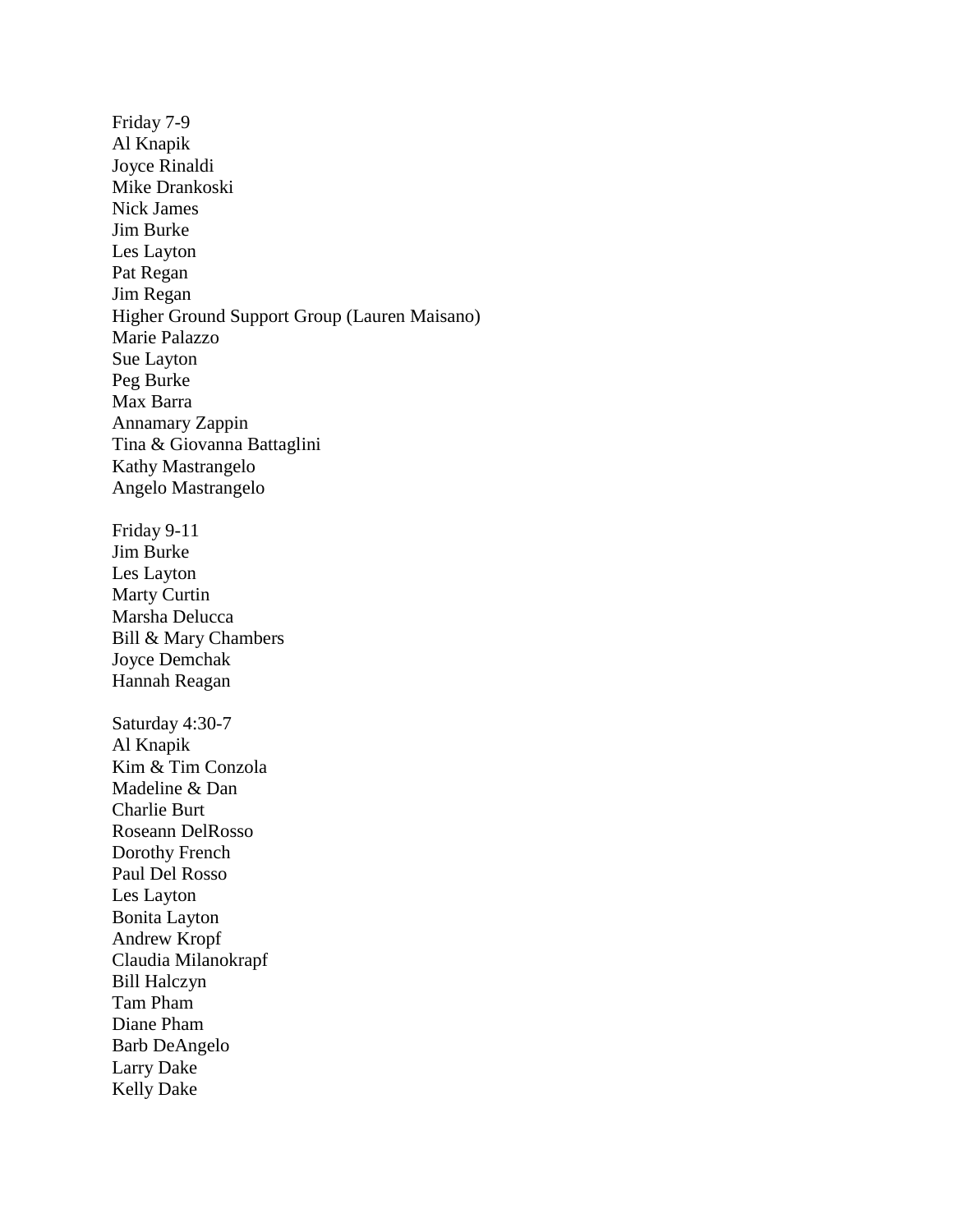June Oneil Saturday 7-9 Al Knapik Bill Didas Marie Didas Joyce Rynaldi Mike Drankoski (grill) Nick James Jim Burke Les Layton Sue Layton Peg Burke Lori Sinicki Max Barr Bernadette Repetto Anne Jenson Saturday 9-11 Les Layton (Grill) Bonita Layton Jim Burke

Max Barr

Caram Hill Frank Gallo Hanna Reagan

# **Vegetable Cutters**

Thursday 9AM Pauline DiNoto Betty Antoni Roseann Del Rosso Shirley Keaty Theresa Congdon Joyce Gentile Jeanne Beatty Barbara Witigel Lorraine Allore Barb Hawley Marge Guley Pat Verdon Kathy Caffery Carol Battaglini

# **Kitchen Runners**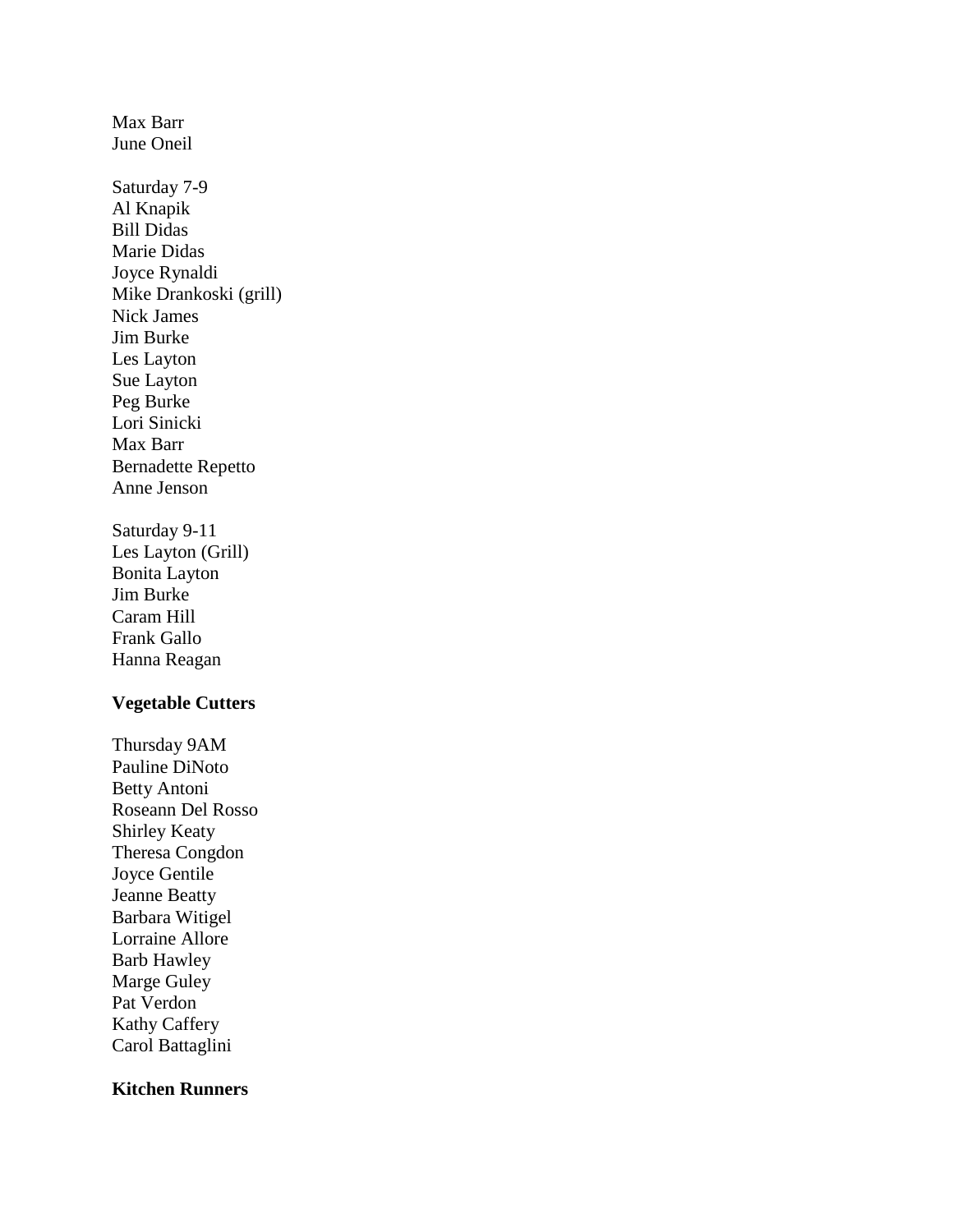Friday 4:45-7 Deacon George Rose Papa Ed Ricciuti Friday 7-9 Linda Nirchi Mario Nirchi Jack Ebert Cheryl Ebert Friday 9-11 Leo McHugh Daniel Schaffer Sara Schaffer Jacqueline Newman Saturday 4:30-7 Joyce Gentile Jeanne Beatty Saturday 7-9 Leo McHugh Wendy Coth-Voorhees Louis Giordano Saturday 9-11 Anne Iles Arnie Iles **Kitchen** Friday 3-5 Joyce Gentile Gerard Kohut Bernadette Kohut Nick Smedira Nancy Smedira Ben Barr Friday 5-7 Mike Sedlacek Bernadette Kohut Nick Smedira Ben Barr